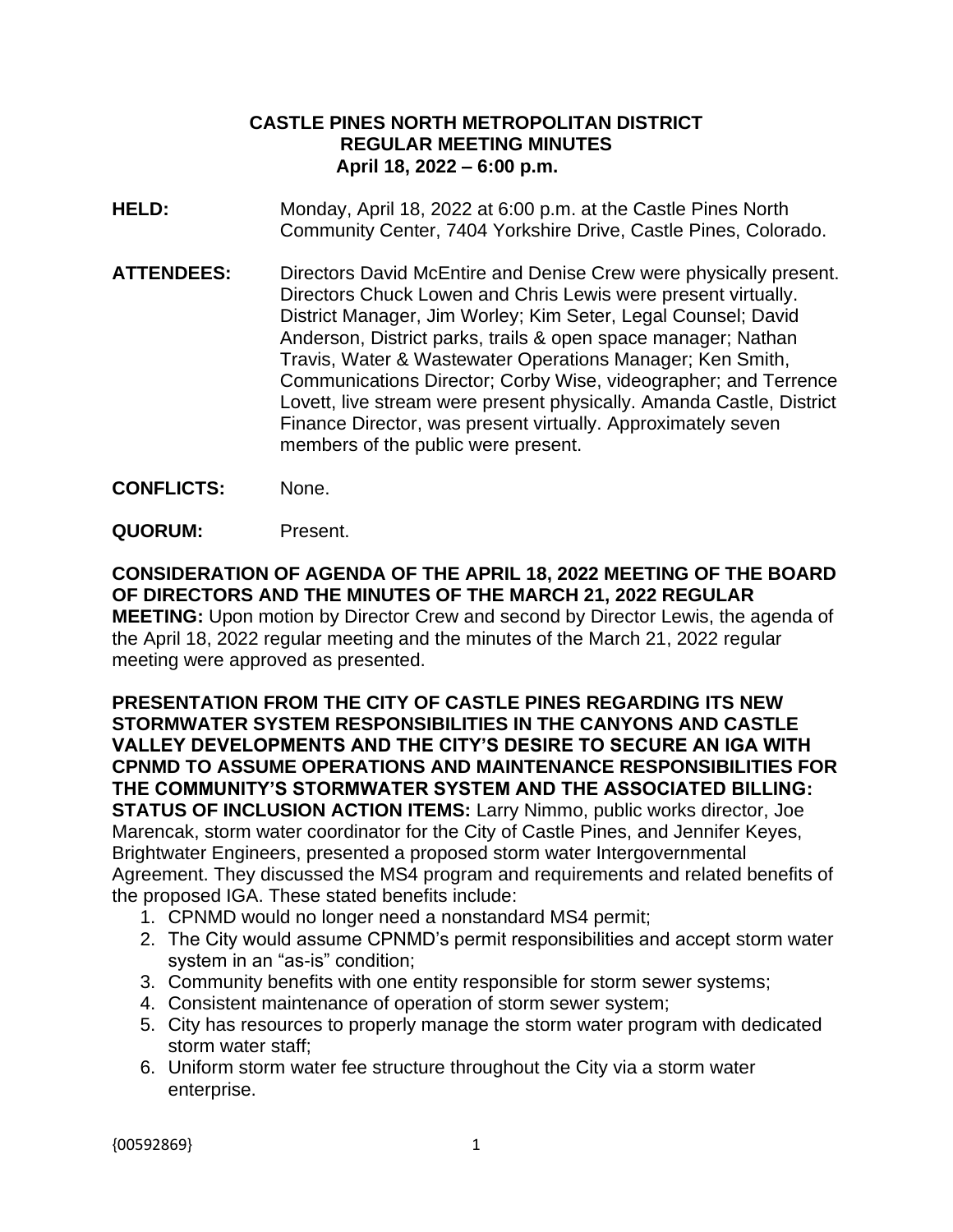Director McEntire discussed that legal counsel would be sending the District reviewed storm water IGA to the City for consideration of the District's comments to same.

**STATUS OF EIGHT ACTION ITEMS PWSD CLAIMS ARE PREREQUISITES FOR INCLUSION OF CPNMD'S WATER AND WASTEWATER UTILITIES**: Director McEntire discussed the status of the remaining inclusion action items. Mr. Seter discussed the resolution of the Brighton lawsuit and the proposed settlement terms. Director McEntire noted the completion or imminent completion of all outstanding inclusion prerequisites as further described on the April 18th meeting agenda.

**STATUS OF DUE-DILLIGENCE DISCUSSIONS WITH OTHER (NON-PWSD) WATER PROVIDERS REGARDING POTENTIAL INCLUSION OF CPNMD'S WATER AND WASTEWATER UTILITIES:** Director McEntire invited PWSD as a potential participant, but not the sole potential participant, to re-engage on the inclusion discussion.

**PUBLIC COMMENT:** There was no public comment at this time.

**PARKS, TRAILS & OPEN SPACE MANAGER'S REPORT:** Open space manager**,**  David Anderson, presented his report. Director McEntire confirmed that Mr. Anderson was still working with Larry Nimmo from the City of Castle Pines on the Castle Pines Parkway construction contribution matter.

**WATER & WASTEWATER OPERATIONS MANAGER REPORT**: Nathan Travis presented his report. He discussed that the water plant should be fully operational by April 20<sup>th</sup>. He noted that there is a strong focus on security measures at the plant by studying FEMA guidelines and installing fencing and signage. He noted security cameras and security systems have all been upgraded and replaced.

Mr. Travis explained that the Forest Park odor mitigation appears to be a success. He explained that he has not received any complaints from homeowners recently.

**FINANCE DIRECTOR'S REPORT**: District Finance Director, Amanda Castle, presented the financial report through March 31, 2022. She noted that District revenues are trending high. She noted that the COPs have been called and are set to be paid in May. She also explained that she has been working with the auditors for the 2021 financial audit, which will be delivered to the Board in June. Upon discussion, a motion was made by Director McEntire to accept the financial report as presented and directed the District finance director to proceed in the process of calling and fully paying the District COPs. The motion was seconded by Director Crew and was approved 4-0.

The Board considered checks numbered 26810-26861 for approval/ratification. Pursuant to discussion amongst the Board, a motion was made by Director McEntire to approve/ratify the current payables through the month of March 2022 as presented. The motion was seconded by Director Crew and was approved 4-0.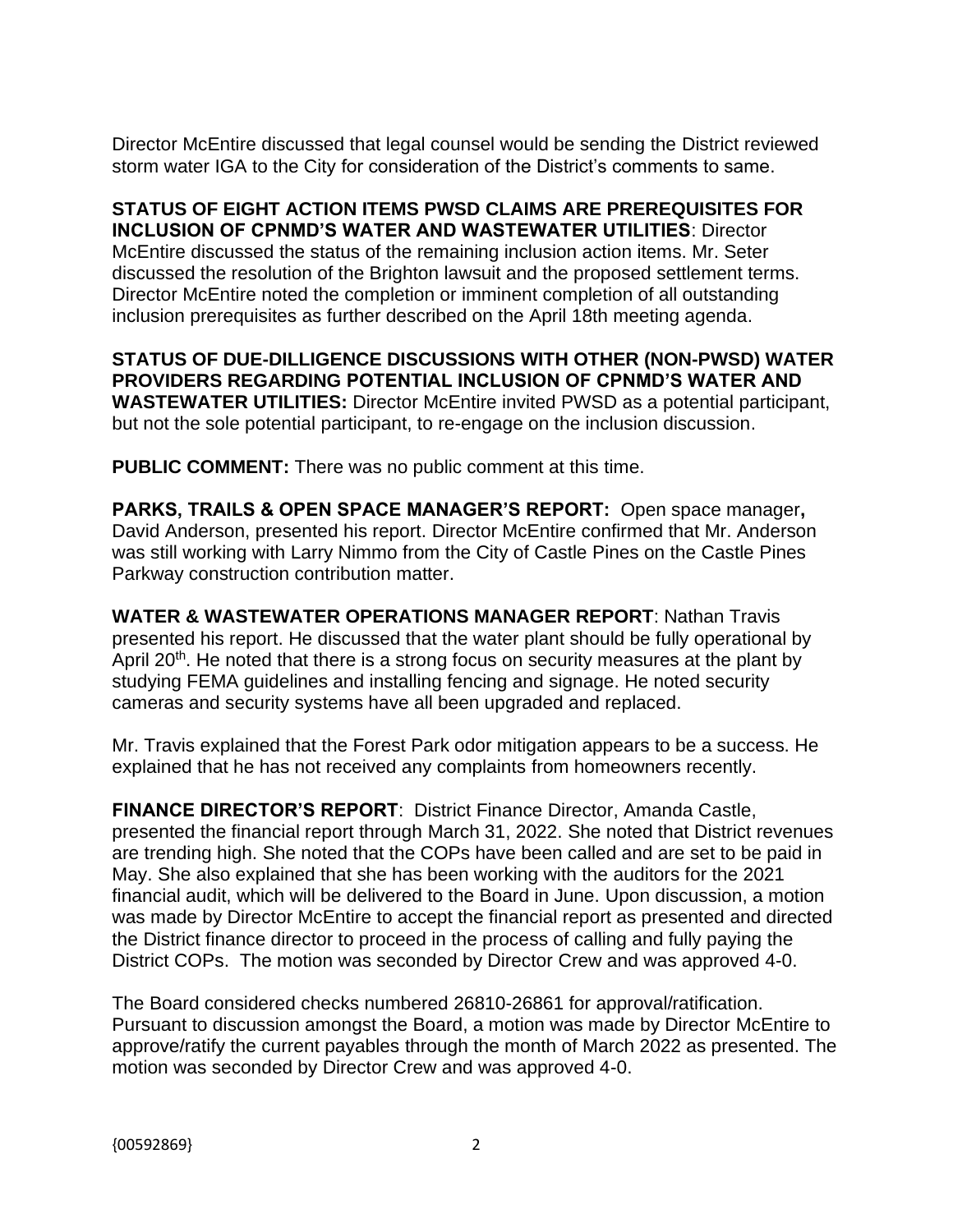**LEGAL COUNSEL'S REPORT:** Legal Counsel, Kim Seter, presented the legal status report. Mr. Seter offered to send Director Lewis the storm water IGA in the next day for review. He also noted that all Directors should supply comments to the IGA, if any, in the next day.

Director McEntire requested an update concerning the demand for payment to the Lagae Ranch developer. Mr. Seter stated he received a letter from an attorney for the developer and is waiting for an additional letter from the developer's counsel containing further explanation of the developer's position.

Director McEntire also inquired concerning the inclusion of Daniels Park into the City of Denver. Mr. Worley noted that he was told by Denver representatives that the inclusion was a "dead issue." Director McEntire requested that Mr. Worley reach out to the City of Denver one final time to determine interest in the project.

**DISTRICT MANAGER'S REPORT:** The District Manager, Jim Worley, presented his report. He discussed phase one of the Coyote Ridge Park project, the pickleball courts. Carol Henry of Design Concepts discussed the results of the bid openings and noted that the low bid came from Arrow J Landscape and Design in the amount of \$837,552, which was within one percent of the estimated cost for the project. She explained that there were six bidders invited and three bidders participated in the bidding process.

The Directors discussed the potential location of a new skate park. Ms. Henry explained that they have been focusing on obtaining bids for phase one- pickleball, but that they will turn their attention to locating a site for the skate park.

Director McEntire moved to approve the bid and contract of Arrow J Landscape and Design for the pickleball courts in the amount of \$837,552 and also the amount of \$32, 568 for resurfacing of the parking lot and issue a notice to proceed for same, contingent upon receipt of the contract insurance certificates and bonds prior to contract execution. The motion was seconded by Director Lowen and was approved 4-0.

Mr. Worley announced that he will be retiring from his role as District manager, effective June 30, 2022. He thanked the Directors and staff for the opportunity to work on something new- the PWSD inclusion. The Directors thanked Mr. Worley for his tireless efforts on behalf of the District and service to the community.

**DIRECTORS' MATTERS:** Director McEntire noted the "Monday Mornings with McEntire" meetings discussing the inclusion efforts of the District and the termination of same.

Director McEntire discussed the source of the inflammatory and incorrect statements made concerning the discharge of radioactive materials. He inquired whether the Directors wished to pursue the matter further. The Directors determined to "turn the page" on this matter.